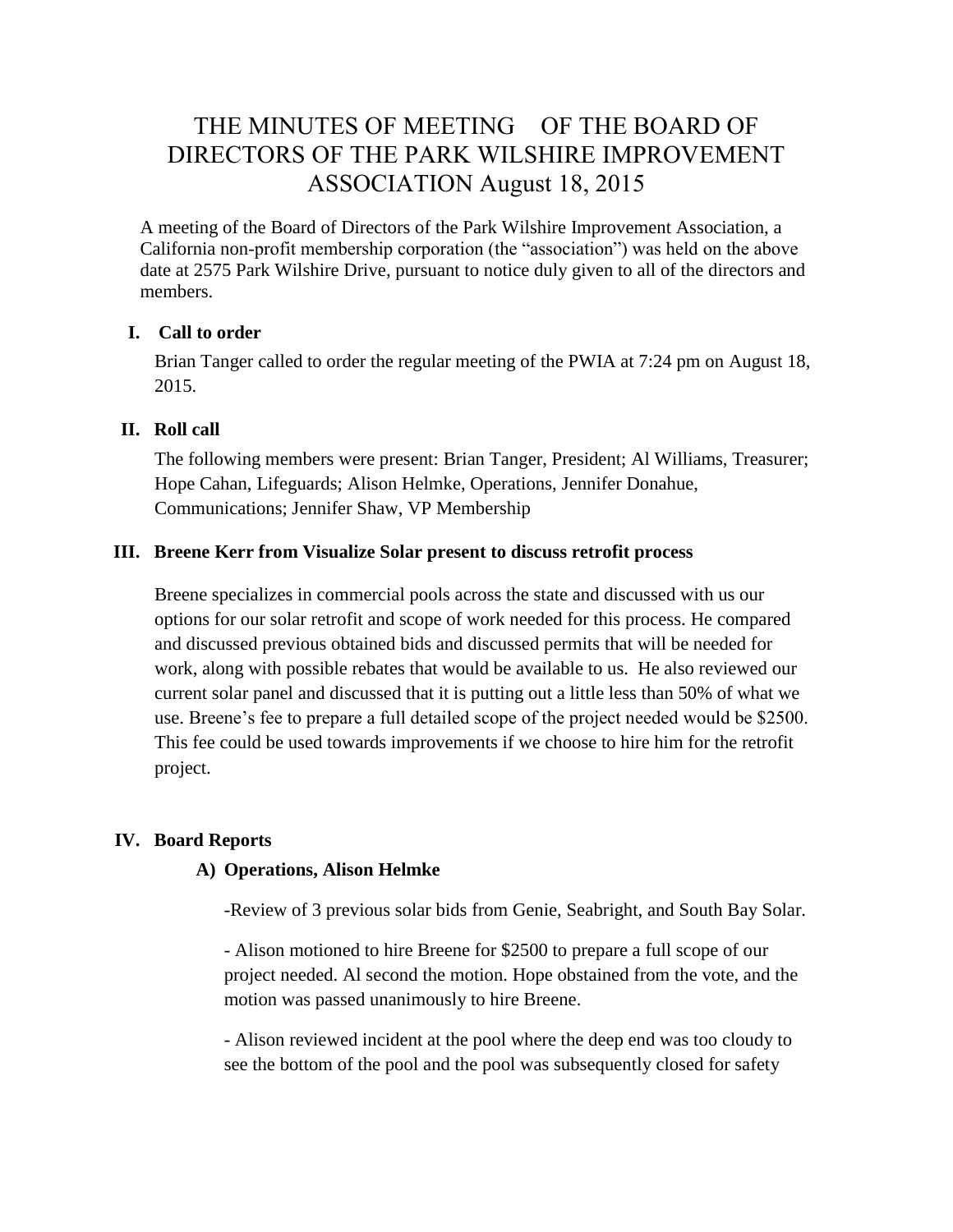reasons. It was unanimously decided that this is the safest process for dealing with this situation.

A reminder will go out to members to be aware of this on hot days and to rinse before entering the pool or apply sunscreen 15 minutes prior to entering the pool.

- Alison reviewed bids obtained for tree trimming of dying trees along the exterior of the pool gate and motioned for approval to hire Caesar to trim trees with a city permit for \$1000. Jennifer Donahue second the motion and all approved to hire Caesar.

#### B) **Lifeguards, Hope Cahan**

- Hope proposed that we have a community board at the pool for members to advertise for their personal business. Alison second the motion and all approved.

Jennifer Donahue will prepare a community space in board behind lifeguard desk and advertise this in the upcoming newsletter.

#### C) **Treasurer, Al Williams**

-Review of checking account balance and reserve account status.

#### D) **Membership, Jennifer Shaw**

- no report

#### E) **Communications/Events, Jennifer Donahue**

- Jennifer will contact Veronica Henry to verify lifeguard hours through Labor Day weekend and notify members in the upcoming newsletter.

Follow up on the new depth markers purchased for the pool. They will be installed when the season is over.

#### G) **President, Brian Tanger**

- Facilitated new business below

#### **V. New business**

-Pool closing date will be postponed until next board meeting in September.